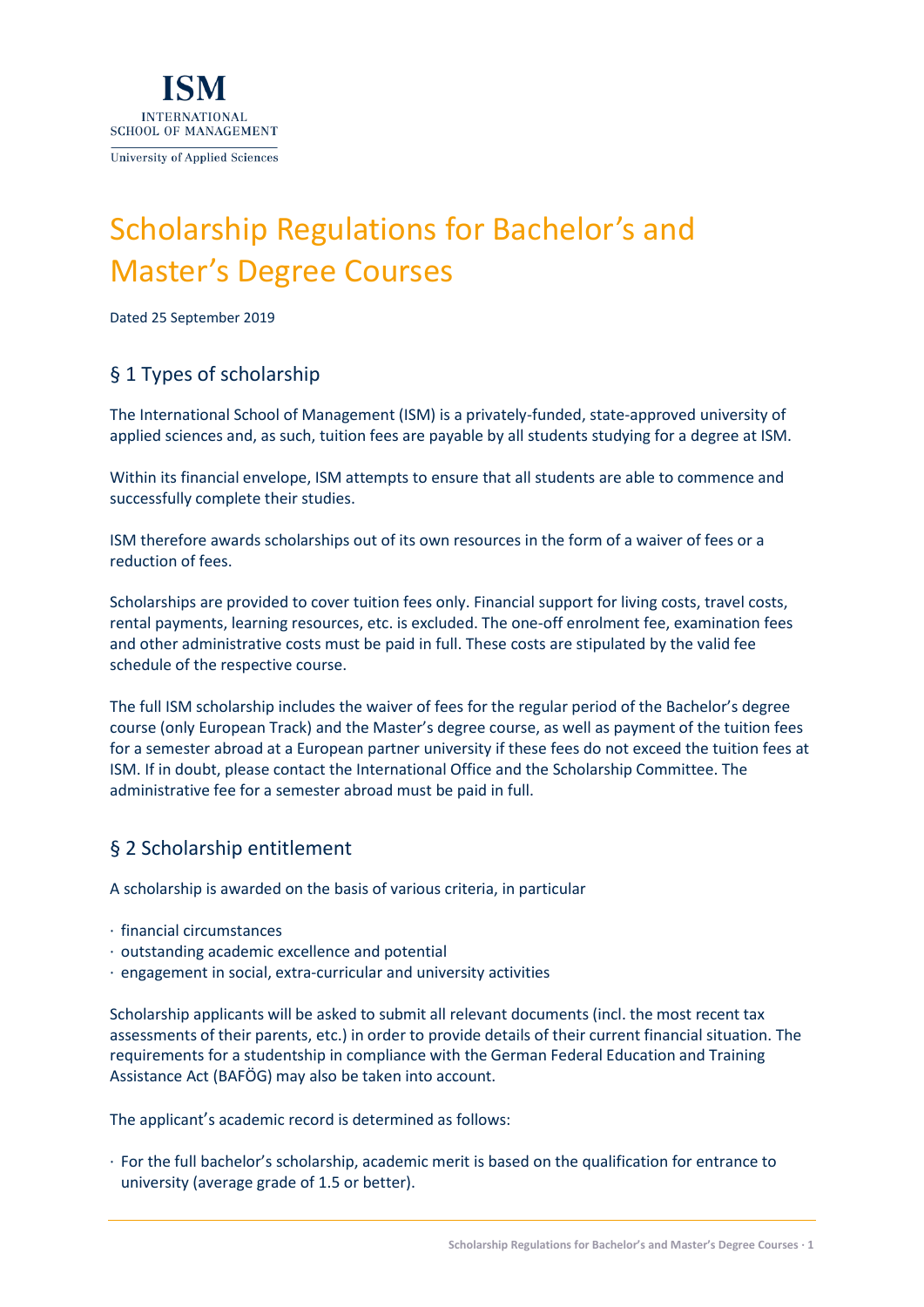- · For the partial bachelor's scholarship, academic merit is based on sufficient academic progress (successful completion of written examinations, assignments, course assessments, etc.) of each previous semester. All examination results of the semester must be provided.
- · For the full master's scholarship, academic merit is based on the degree certificate (average grade of 1.7 or better). The performance of practical work can be taken into account.
- · For the partial master's scholarship, academic merit is based on sufficient academic progress (successful completion of written examinations, assignments, course assessments, etc.) of each previous semester. All examination results of the semester must be provided.

Engagement in social, extra-curricular and university activities can be demonstrated in many ways, e.g. involvement in social or charitable projects, voluntary work or above-average participation in extra-curricular activities at ISM. Appropriate proof must be enclosed with the scholarship application.

Further documents may be requested at a later date to verify the scholarship application. Applicants have no legal claim to a scholarship.

## § 3 Formal requirements

Scholarship applications must be received by the deadlines given, fully completed and in compliance with the regulations of the Scholarship Committee. All the information provided must be true and correct and give an accurate picture of the applicant. An application must contain:

- · Application form
- · Personal statement (motivation letter)
- · Proof of the criteria stated under Section 2, in particular
	- The most recent tax assessment of the applicant's parents and, if applicable, the current tax assessment of the applicant.
	- ˗ Proof of engagement in social, extra-curricular and university activities
- · Curriculum vitae in tabular format (no more than two pages)
- · A certified copy of university entrance qualifications or admission to school graduation and expected grades
- · For applications for the second or a higher semester: depending on the type of application
	- ˗ B.A. certificate or transcript and a letter of recommendation from the supervising tutor
	- ˗ A performance report of the previous semester at ISM.
- · If necessary, further scanned appendices

Only fully completed applications, including all the requested documents, will be considered. This also applies to re-applications for partial scholarships.

A successful acceptance test at ISM is the prerequisite for application to a full bachelor's or master's scholarship.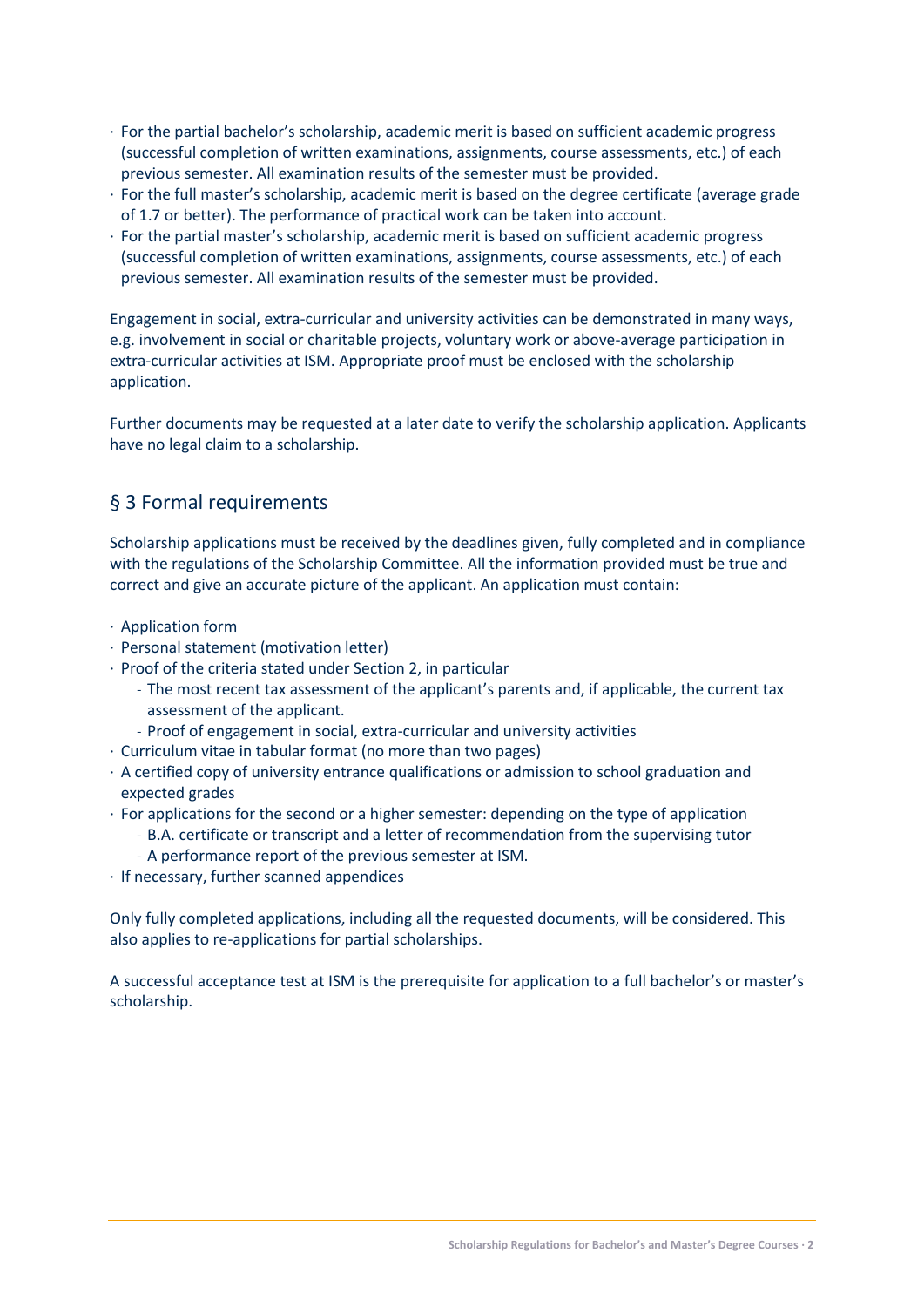#### § 4 Deadlines

The documents must be submitted as follows:

| For the summer semester: | from December 15th - January 15th, midnight |
|--------------------------|---------------------------------------------|
| For the winter semester: | from June 15th - July 15th, midnight        |

of the respective year. Documents submitted after the said deadlines will not be considered.

The completed application documents should be sent via email (in a single PDF file, maximum file size 20 MB, no use of file sharing platforms) to the email address stated in the scholarship application.

The same application regulations apply for bachelor's students and master's students.

#### § 5 Special requirements for international applicants

The following deadlines apply for applicants applying for a scholarship for the first semester (full and partial scholarship) and who gained their university entrance qualification (e.g. Abitur) from a school outside Germany:

The documents must be submitted as follows:

| For the summer semester  | from November 15th - December 15th, midnight |
|--------------------------|----------------------------------------------|
| For the winter semester: | from May 15th - June 15th, midnight          |

of the respective year. Documents submitted after the said deadlines will not be considered.

Besides the documents stated in the scholarship application and in these scholarship regulations, all international applicants (also for applications in later semesters) must submit the following documents:

- · Certified translation of the university entrance qualification and, if applicable, of the B.A. certificate or transcript (German or English).
- · Conversion of the university entrance qualification grade into the German grading system using the 'Bavarian formula':

$$
N = 1 + 3 \cdot \frac{P_{max} - P}{P_{max} - P_{min}}
$$

- $-N =$  desired grade (average grade)
- ˗ P = total marks/grade specified on the certificate
- ˗ Pmax = upper benchmark figure (best possible marks/grade)
- ˗ Pmin = lower benchmark figure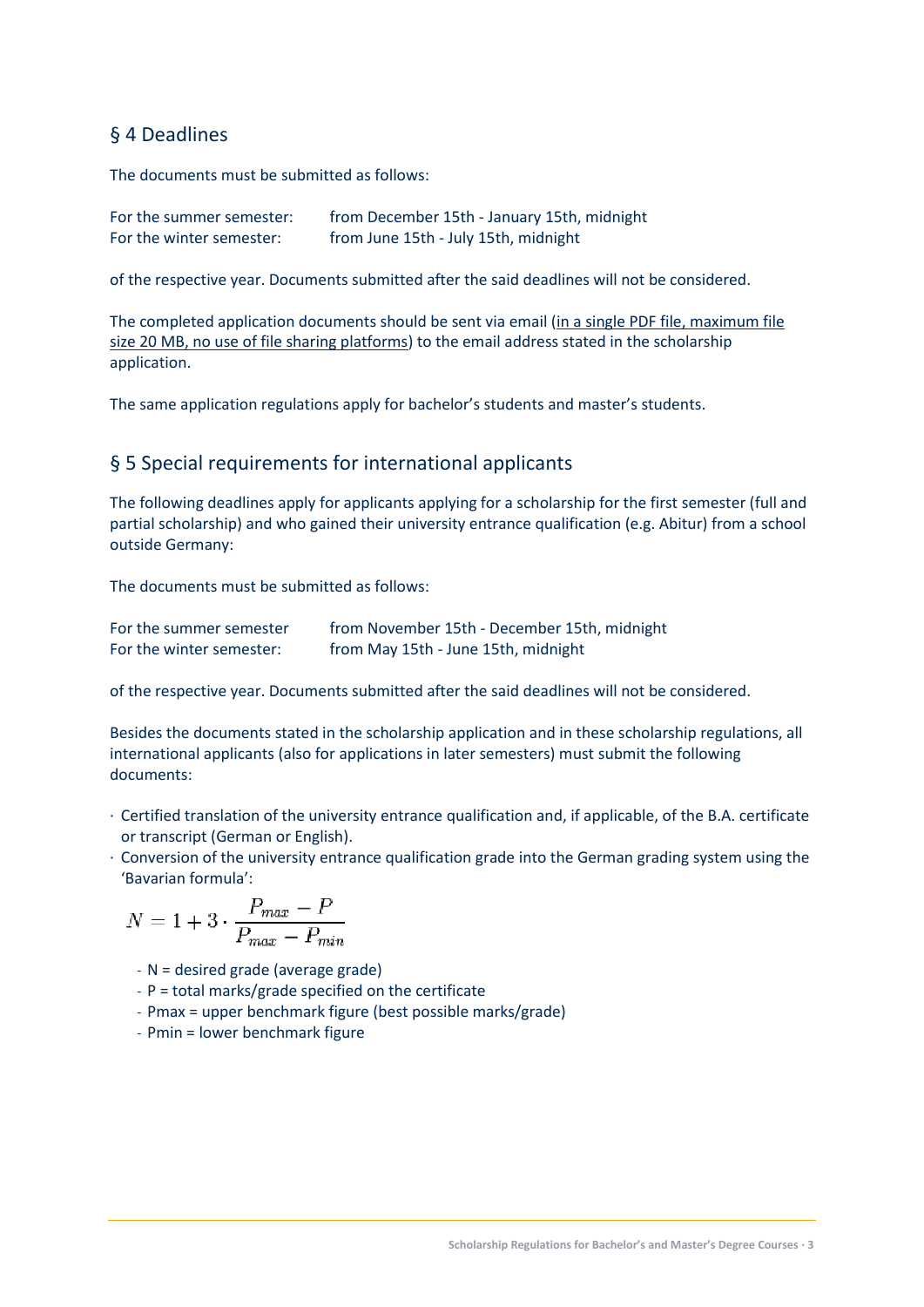# § 6 Scholarship Committee

Scholarships are awarded by the Scholarship Committee, which consists of

- · four professors, or
- · three professors and a member of ISM administration
- · and one to two ISM students

Fifty percent of the voting membership of the Scholarship Committee shall constitute a quorum. In deadlock situations, the chairperson will be given a double vote.

The Scholarship Committee reserves the right at its sole discretion to award scholarships in line with the aforementioned criteria.

The Scholarship Committee is also responsible for the type of scholarship awarded in accordance with Section 1 and the distribution of resources to the various courses.

## § 7 Scholarship duration

The full scholarship is tenable for the regular period of the applicant's respective course (Bachelor's degree course: only European Track).

The following applies for the partial scholarship: the scholarship is awarded as a fee waiver or a fee reduction. Scholarships are awarded for one year (two semesters) only, but do not extend beyond the end of the regular period of the applicant's respective course. After this period, an application must be re-submitted. A decision on the award of a scholarship will be taken after appraising the relevant documents.

# § 8 Scope of tuition fees

Besides a scholarship that provides a full waiver of fees, it is also possible to be awarded a partial reduction of tuition fees. The fee reduction is based on the same formal and substantive criteria (see Section 2 and 3) as for the full waiver of fees.

#### § 9 Scholarship budget

The university administration has full control of the overall available scholarship budget; the Scholarship Committee is responsible for awarding fee waivers or fee reductions.

#### § 10 ISM corporate scholarships

ISM also seeks scholarships from external corporations. The corporations specify at their own discretion the form as well as the terms and conditions of the scholarship.

It rests with the Scholarship Committee to prioritise and recommend suitable applicants for these scholarships. The corporations are then responsible for the final decision on awarding the scholarship.